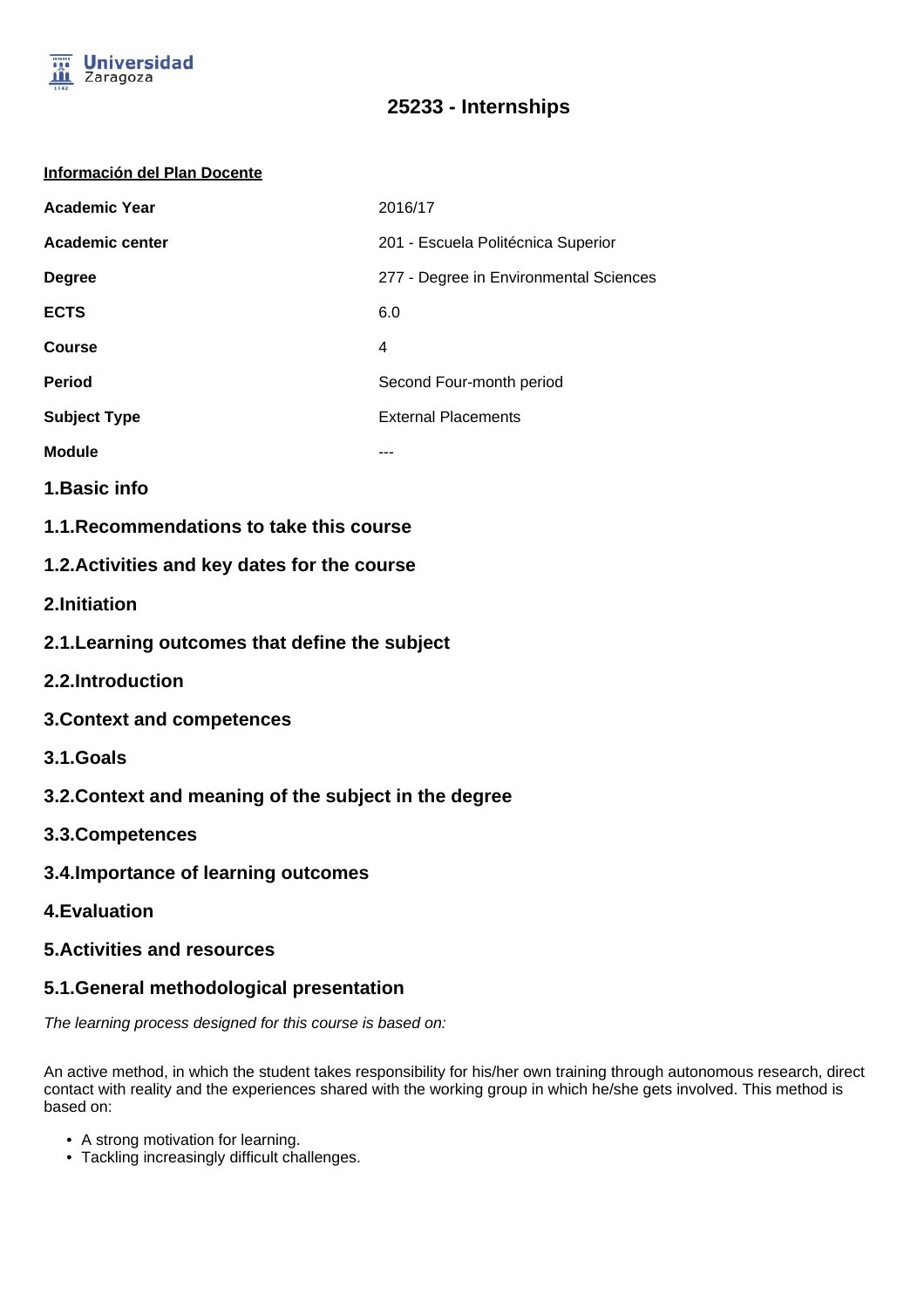

# **25233 - Internships**

- Creating a bridge between the theoretical academic abstraction and practical reality.
- Facilitating the auto-detection of errors.
- Promoting the student's personal autonomy
- Developing the acquisition of information search and research skills.

With regard to the organization and the implementation protocol of the learning activities corresponding to the internship, the students who meet the academic requirements may apply through UNIVERSA -the Orientation and Employment Service of the University of Zaragoza ( http://www.unizar.es/universa/ )- to any of the offered internships that matches their profile. This service is responsible for the administrative steps required to establish the link between the student and the entity in which they will do their internship.

A list of Educational Cooperation Agreements already signed by the University of Zaragoza for doing internships associated with the Degree in Environmental Sciences can be found at: http://www.unizar.es/universa/practicas/practicas-grado-ambientales/ .

Nonetheless, the internships may also be pursued in any of the other entities with which the University of Zaragoza has signed agreements or in any other entity proposed by the student that fulfils the requirements established for this purpose.

The internships will be allocated on a first come first served basis, ensuring that the demands of the collaborating entity are met (which may be established through an interview and, in case of competition among students, by the cumulative grade point average, CGPA).

Those students who are finally selected by the collaborating entity must express their acceptance and commitment to pursue the internship, filling the forms that they will be provided.

### **5.2.Learning activities**

The program that the student is offered in order to help him/her achieve the expected results comprises the following activities:

- 1. Tutoring sessions.
- 2. Working hours adapted to the circumstances of the collaborating entity and the student.
- 3. Autonomous student work.

### **5.3.Program**

#### **5.4.Planning and scheduling**

Schedule of face-to-face sessions and report deadlines

This course has a 6 ECTS associated workload, which involves 150 hours of student's dedication. Their distribution will be decided on a case-by-case basis, by mutual agreement between the collaborating entity and the student, with the approval of the academic supervisor. An estimate of the workload distribution would be the following: